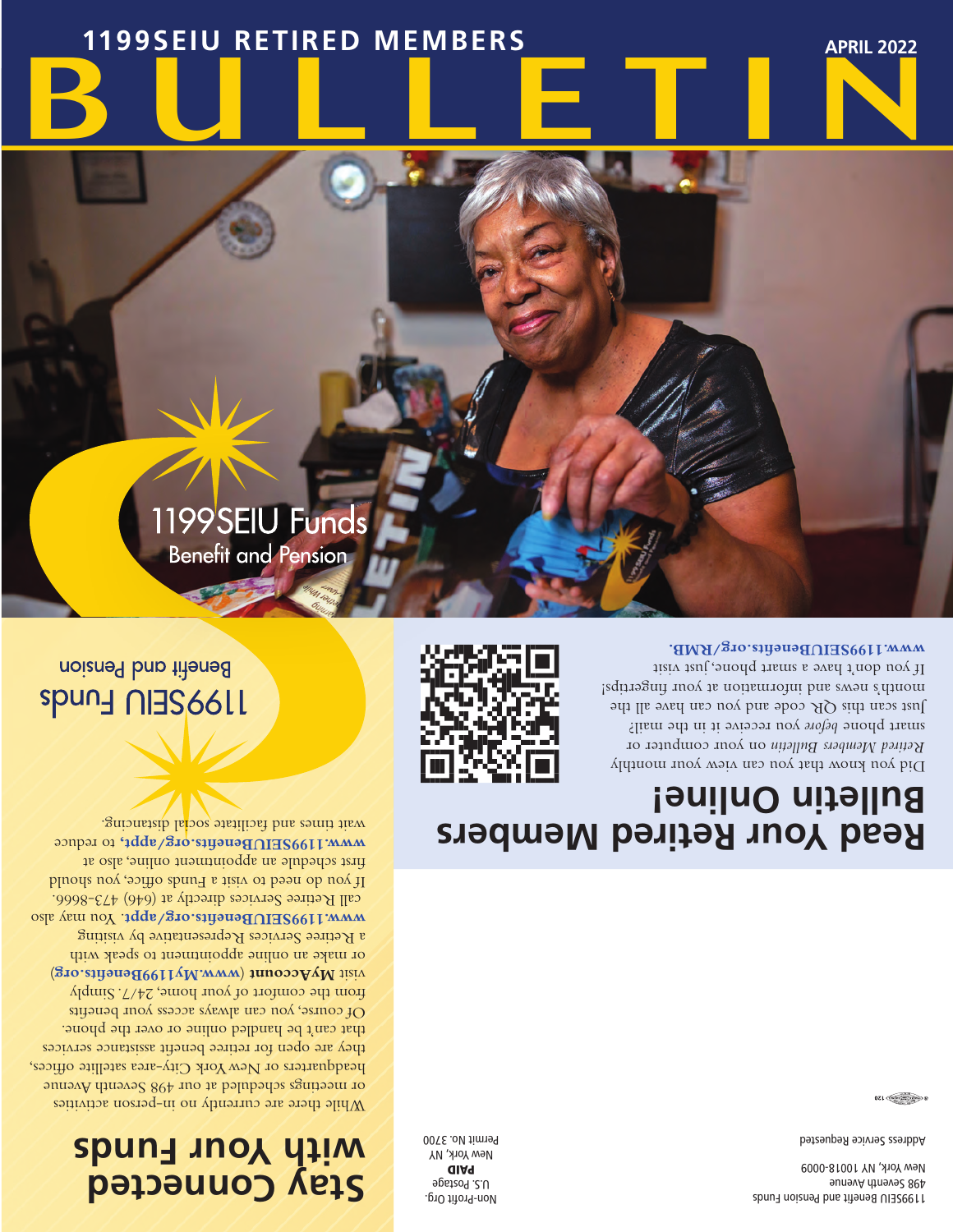### President's Message / Mensaje de la Presidenta

Dear Sisters and Brothers,

Welcome to 2022! I hope you enjoyed a happy and restful holiday season and start to the New Year, despite the challenges we face as the COVID-19 pandemic continues to evolve. If you've been keeping an eye on the news lately, you might be feeling a little déjà vu from this time last year. Talk of safety precautions,



social distancing and vaccinations may feel "old hat" at this point, but staying vigilant now helps safeguard our personal health and protects our loved ones and communities. Let's continue to do our part!

Many of you joined our COVID-19 vaccination efforts last year, but it's not too late to get the vaccine or booster if you're eligible. Now is also a great time to schedule your annual check-up with your doctor, along with any preventive screenings that are due. Checkups are like a health report card – giving you a snapshot of progress you've made, helping you better manage conditions or catch new issues before they progress.

Our "Retired, but Active" motto still holds true but with a small update – "Retired, but Active…*Online*!" With chapter meetings, cooking classes, a wide variety of exercise programs and more, the Retired Members Division offers plenty of ways for you to stay active and engaged while building new skill sets that help you stay mentally strong. Review this month's schedule in the bulletin or on our website at **www.1199SEIUBenefits.org/RMB**.

I'd also like to thank the retirees who have stayed active in another way: by keeping current with their Union dues, and I encourage those of you who may have fallen behind to restart your contributions. Supporting our Union is an important way to help ensure that future 1199SEIU retirees have a voice.

Although the past two years have been difficult, I remain encouraged by the collective resilience of our communities, near and far. Together, we're stronger! Always remember: your Benefit Fund family is here for you – reach out for assistance by calling (646) 473-8666 or (800) 575-7771 for those outside of New York.

In solidarity, **Mary Stovall-Merrill** Queridos hermanos y hermanas:

¡Bienvenidos a 2022! Espero que hayan disfrutado de unas vacaciones felices y tranquilas, y que hayan comenzado bien el año nuevo, a pesar de los desafíos que enfrentamos a medida que la pandemia de la COVID-19 continúa evolucionando. Si han estado atentos a las últimas noticias, es posible que sientan un poco de déjà vu por esta época del año pasado. Hablar de precauciones de seguridad, distanciamiento social y vacunas puede parecer una vieja historia en este momento, pero mantenerse alerta en este momento ayuda a salvaguardar nuestra salud personal y protege a nuestros seres queridos y comunidades. ¡Sigamos haciendo nuestra parte!

El año pasado, muchos de ustedes se unieron a la iniciativa de vacunación contra la COVID-19, y aún hay tiempo para colocarse la vacuna o el refuerzo si son elegibles. Este también es un buen momento para programar sus chequeos anuales con su médico, y para que se hagan las pruebas de detección preventivas necesarias. Los chequeos son como una tarjeta de informe de salud: les brinda un panorama del progreso que han hecho, los ayuda a controlar mejor las afecciones o a detectar problemas nuevos antes de que avancen.

Nuestro lema "Jubilados, pero activos" sigue siendo válido, pero con una pequeña actualización: "Jubilados, pero activos... *¡en línea!"*. Con reuniones de grupos, clases de cocina, una amplia variedad de programas de ejercicio y más, la División de Miembros Jubilados ofrece muchas opciones para que se mantengan activos y ocupados mientras desarrollan varias de habilidades nuevas que les ayudan a mantenerse mentalmente fuertes. Revisen el cronograma de este mes en el boletín o en nuestro sitio web en **www.1199SEIUBenefits.org/RMB**.

También me gustaría agradecer a los jubilados que han estado activos de otra manera: manteniéndose al día con sus cuotas sindicales, y recordar a quienes se hayan atrasado que reanuden sus aportes. Apoyar a nuestro Sindicato es una forma importante de ayudar a garantizar que los futuros jubilados de 1199SEIU tengan voz.

Aunque los últimos dos años han sido difíciles, la resiliencia colectiva de nuestras comunidades, cercanas y lejanas me motivan. ¡Juntos somos más fuertes! Recuerden siempre: su familia del Fondo de Beneficios está a su disposición para ayudarlos; soliciten asistencia llamando al (646) 473-8666 o al (800) 575-7771 para quienes no se encuentran en Nueva York.

Atentamente. **Mary Stovall-Merrill**

# **Ready for Your Closeup? Sign Up for a Photo Shoot**

Each issue of the *Retired Members Bulletin* showcases photos from our retiree community, but with in-person events still on hold, we need your help to capture new pictures! If you would like a chance to be featured in future issues, please email **Communications@1199Funds.org** to schedule a socially distant photo shoot with our Benefit and Pension Funds photographer.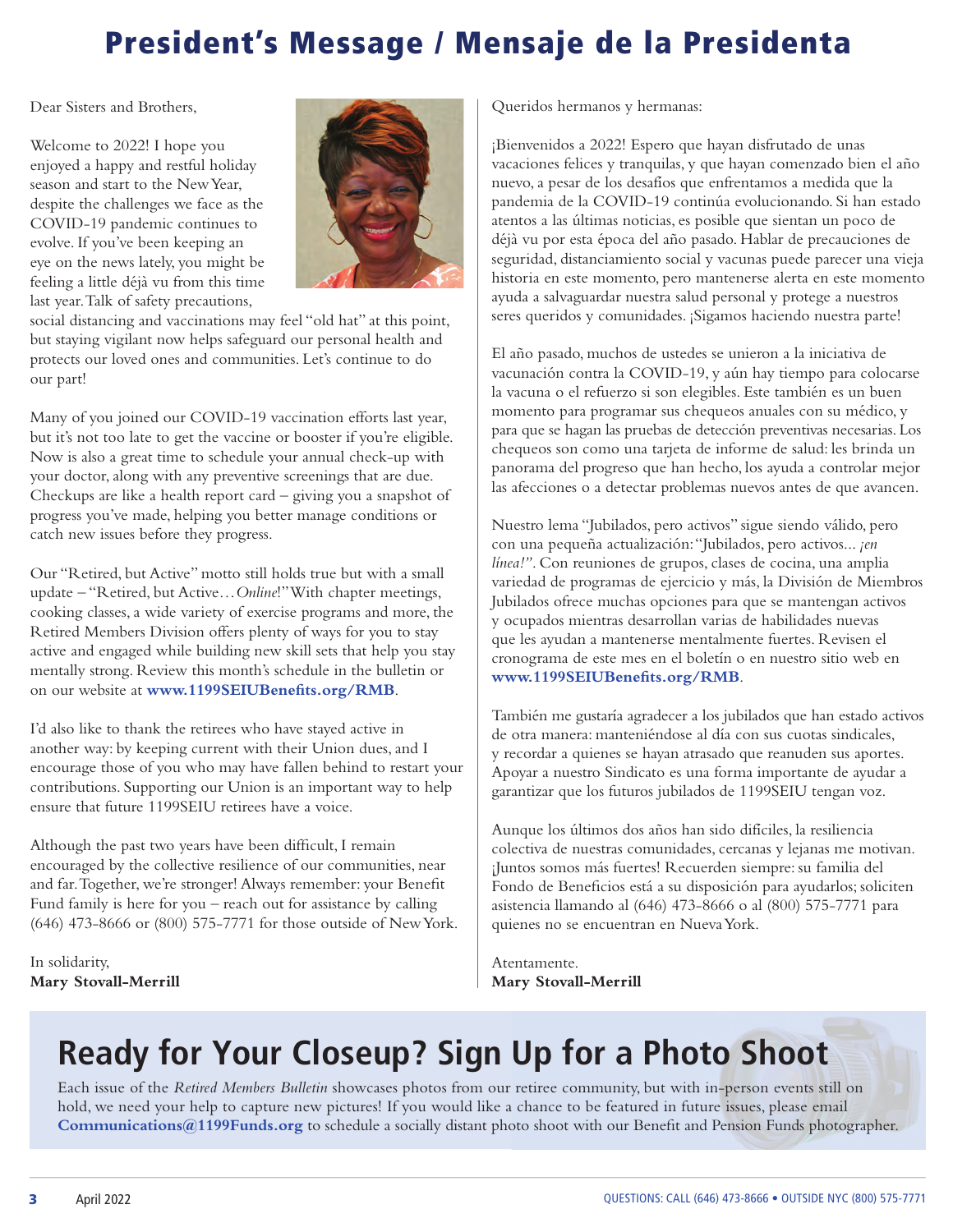### **Exercise Your Mind and Body with Tai Chi, Mindful Meditation and Chair Yoga A ONLINE CLASSES**

The Retired Members Division has again partnered with Mind over Matter Fitness to bring you classes for your mental and physical well-being. View the class descriptions and join the classes online via Zoom at the links listed below. For more information, please call (646) 473-8761.

### Tai Chi

Experience a gentle breath and movement meditation to help you feel more open, limber and calm.

**Mondays at 11:00 am Dates: 4/4, 4/11, 4/18, 4/25 Zoom Link: www.1199SEIUBenefits.org/rtcc Meeting ID: 810 9614 8014 Passcode: 141598**

### Mindful Meditation

Encourages a healthy mind-body connection with meditation and breathing techniques.

**Tuesdays at 11:00 am Dates: 4/5, 4/12, 4/19, 4/26 Zoom Link: www.1199SEIUBenefits.org/mmdb Meeting ID: 833 2075 8796 Passcode: 010490 Call in: (929) 205-6099** 

### Yoga

**Tuesdays at 1:00 pm Dates: 4/5, 4/12, 4/19, 4/26 Zoom Link: www.1199SEIUBenefits.org/rsuy Meeting ID: 838 8144 4241 Passcode: 347758**

### Chair Yoga

Loosen and stretch tense muscles, reduce stress, improve circulation, and build strength and balance while doing seated exercises.

**Wednesdays at 11:00 am Dates: 4/6, 4/13, 4/20, 4/27 Zoom Link: www.1199SEIUBenefits.org/rcyc Meeting ID: 833 7342 2539 Passcode: 784582**

### Heart and Soul Afro Cardio Jam

Come dance, connect and move on a soulful dance journey to the rhythms of African drums.

**Wednesdays at 1:00 pm Dates: 4/6, 4/13, 4/20, 4/27 Zoom Link: www.1199SEIUBenefits.org/racj Meeting ID: 895 9987 4473 Passcode: 889260**

### Latin Cardio Dance

An exhilarating cardio class set to Latin music that uses easy-tofollow choreography to keep you moving and grooving while toning your body and burning fat.

**Fridays at 11:00 am Dates: 4/8, 4/15, 4/22, 4/29 Zoom Link: www.1199SEIUBenefits.org/rssc Meeting ID: 851 0097 9301 Passcode: 229593**

# **Cooking for Your Health A ONLINE CLASSES**

Let's get cooking! We're excited to get in the kitchen to show you how to prepare healthy meals and share tips for better eating. Each class will last one hour at the Zoom links listed below and will include a cooking demonstration with chefs Jill Reda and Joshio. Take a look at the tasty offerings you'll cook up this month!

#### **Thursday, April 14, at 11:00 am:**

**Deviled Potatoes and Cream of Carrot Ginger Soup Recipe Link: www.1199SEIUBenefits.org/rcee Zoom Link: www.1199SEIUBenefits.org/cvbn** 

**Thursday, April 28 at 11:00 am: Shrimp Wonton Recipe Link: www.1199SEIUBenefits.org/rcsw Zoom Link: www.1199SEIUBenefits.org/cvbn** 

# **Cooking for Your Health, Now en Español !** NEW

We're excited to offer the Cooking for Your Health class in Spanish! Join chef Yexenia Gomez for a cooking demonstration of quick, healthy recipes that are sure to become favorites. Each class will last one hour at the Zoom links listed below. Take a look at the dishes you'll be cooking this month!

**Friday, April 1, at 12:00 pm: Pollo Sudado Colombiano Recipe Link: www.1199SEIUBenefits.org/rscp Zoom Link: www.1199SEIUBenefits.org/rscc** 

**Friday, April 15, at 12:00 pm: Arroz de Coliflor con Pollo Recipe Link: www.1199SEIUBenefits.org/rsac Zoom Link: www.1199SEIUBenefits.org/rscc** 

## **¡Cocinar para Su Salud, Ahora en Español !**

¡Estamos emocionados de ofrecer la clase Cocinar para su salud en español! Acompañe a la chef Yexenia Gomez en una demostración de cocina con recetas rápidas y saludables que, sin duda, se convertirán en sus favoritas. Cada clase durará una hora y se realizará por Zoom en los enlaces que figuran a continuación. ¡Eche un vistazo a los platos que cocinará este mes!

#### **Viernes 1 de abril, a las 12:00 pm: Pollo Sudado Colombiano**

**Enlace para ver la receta: www.1199SEIUBenefits.org/rscp Enlace para acceder a Zoom: www.1199SEIUBenefits.org/rscc**

### **Viernes 15 de abril, a las 12:00 pm:**

**Arroz de Coliflor con Pollo Enlace para ver la receta: www.1199SEIUBenefits.org/rsac Enlace para acceder a Zoom: www.1199SEIUBenefits.org/rscc**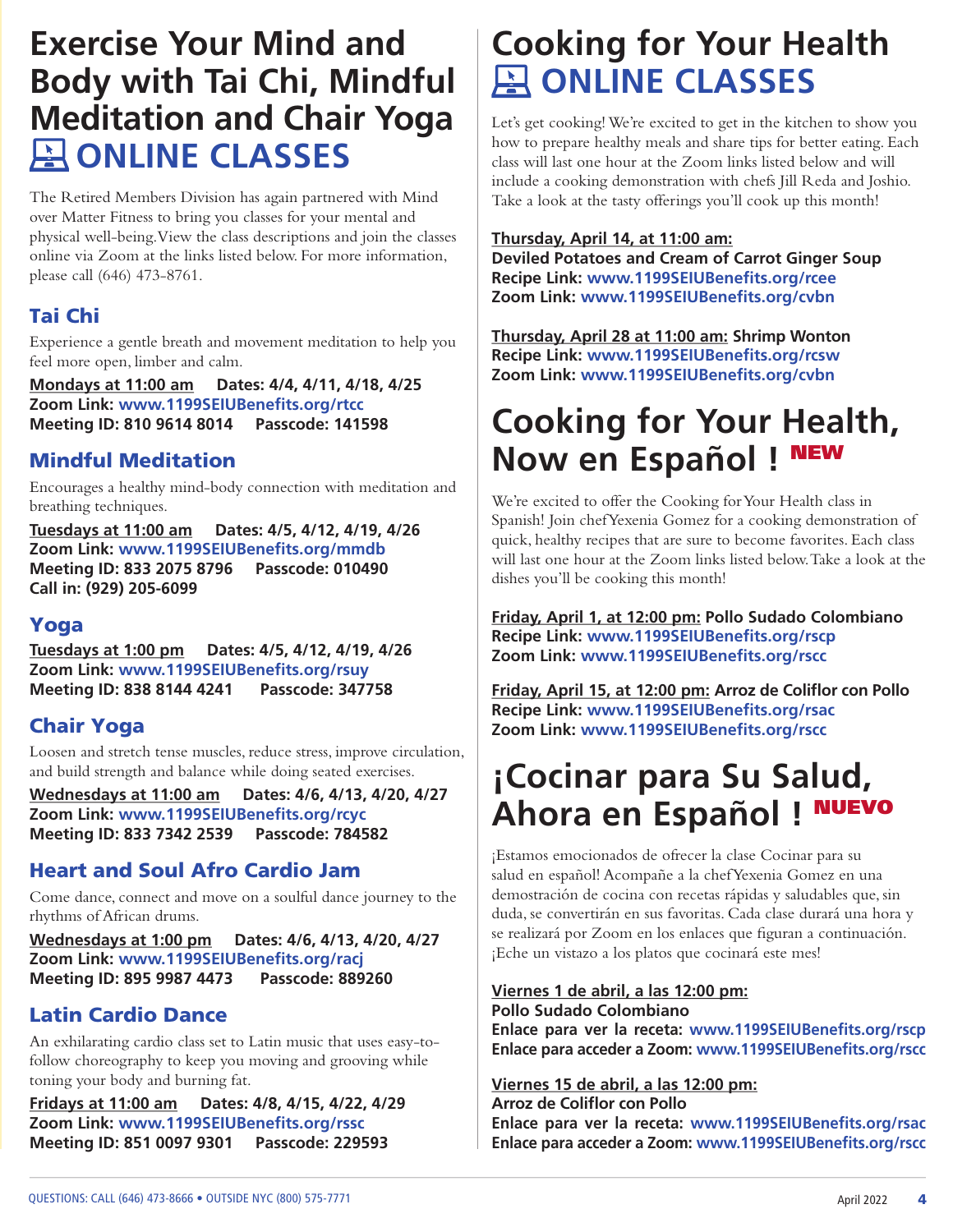# UNION PAGES

### A Message From George Gresham **PRESIDENT, 1199SEIU UNITED HEALTHCARE WORKERS EAST**

Dear Sisters and Brothers,

The healthcare industry that we worked hard to build throughout our careers has been stretched to near breaking point by the COVID-19 pandemic, which has entered its third year.

Despite facing the daily challenge of battling the virus, 1199SEIU healthcare workers stood strong and united to uphold our "Gold Standard" contract with the League of Voluntary Hospitals and Homes of New York last year, as well as negotiating higher wages and benefits in contracts throughout all of our regions.

In New York, a combination of robust federal aid and higherthan-expected tax revenues has given Governor Kathy Hochul an opportunity to make real investments in the healthcare sector, especially in its human infrastructure. This investment will help shore up our pension funds for years to come.

For the first time in years, 1199SEIU members are not campaigning against budget cuts in New York. This is a rare opportunity to press lawmakers to enact policies that protect the most vulnerable in society, and the workers and institutions that care for them. We must seize it!

As working people, we know that we must fight for every penny. That's why we are mobilizing to put pressure on elected representatives in Albany to ensure Fair Pay for Home Care and to finally give safety net hospitals the financial underpinning they need.

Nationally, the Joe Biden and Kamala Harris administration has been able to put more money directly into the pockets of working people. But we must work hard to maintain the Democratic majorities in Congress in the midterm elections this November. Otherwise, we are sure to see extremist Republicans working to undermine the gains made.

"During my 29 years as a CNA, it was our unity as 1199SEIU members that gave us the strength to fight for our patients and for all healthcare workers," says Charles Gordon, retired CNA and delegate for 29 years, of East Orange, New Jersey. "We have to send a message that we stand together. To keep our Union moving forward, we must fight together for the future."

"I've always been involved with my community, both before and since my retirement," says Carolyn Smith, a retiree from the Bronx, New York. "The issues I care about most – like immigration, domestic violence and especially healthcare – are all issues that 1199SEIU has continued to fight for. I was active in the Union before I retired, and that active activism continues through my work in the community every day."

### **Here's what you can do to secure the future:**

- **Renew your Union**  membership to the 1199SEIU Retired Members Division.
- Once you have rejoined, contribute to the Political Action Fund.



• Find out how you can support candidates in your area who will fight for working people.



Since our founding 85 years ago, we have been a leading force in the struggle for quality care and good jobs for all. We have dedicated our lives to standing up for equal rights and opportunity for everyone.

Let's continue our historic leadership on the road to justice by increasing retiree involvement!

Make sure to send back the dues check-off card you received in the mail, or call the Retiree Hotline toll-free number – (855) 616-1199 – and renew today!

In solidarity,

George Gresham

### **THIS PAGE IS PAID FOR BY 1199SEIU UNITED HEALTHCARE WORKERS EAST**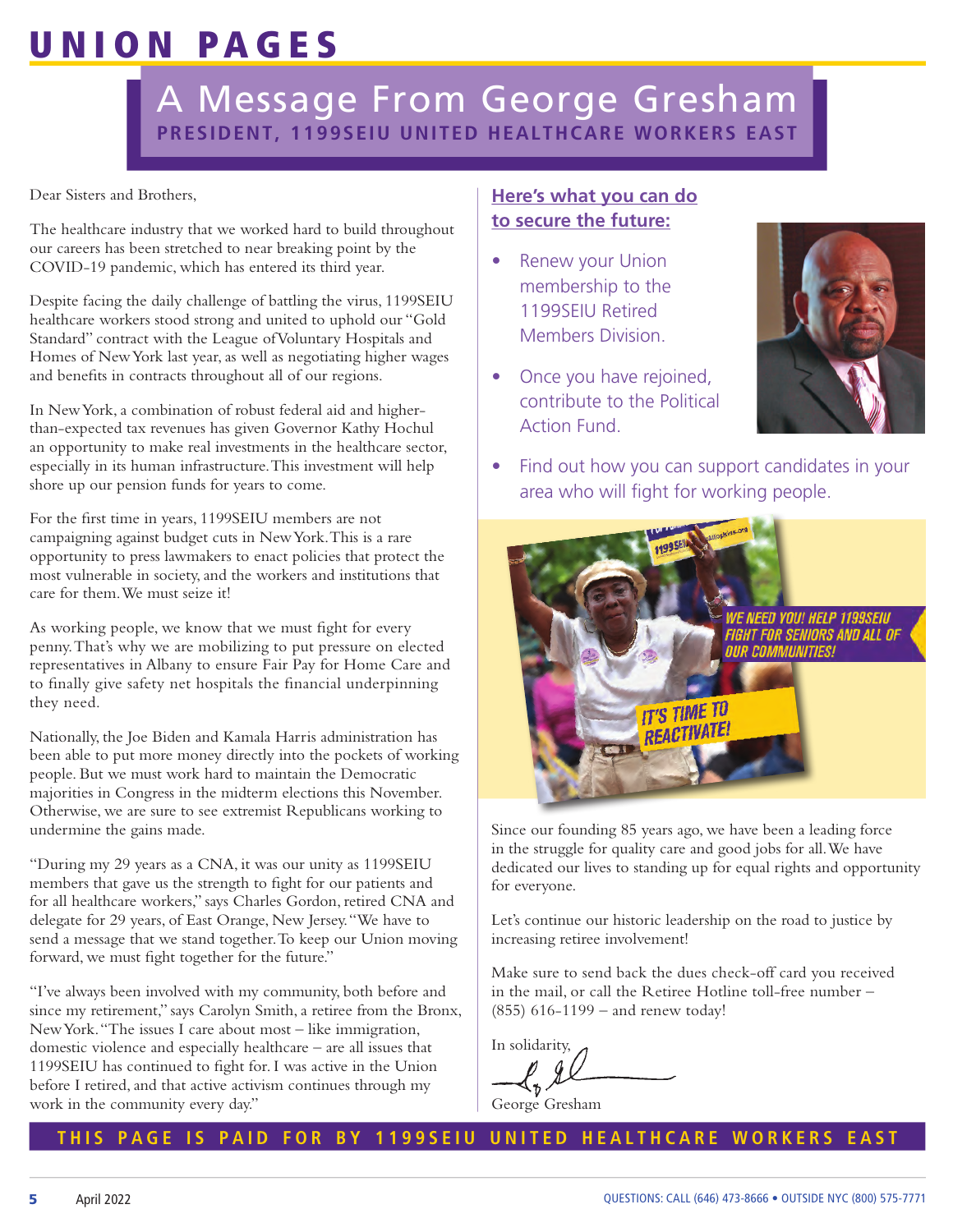# PÁGINAS DEL SINDICATO

### Un Mensaje De George Gresham **PRESIDENTE, 1199SEIU UNITED HEALTHCARE WORKERS EAST**

Queridos hermanos y hermanas:

La industria de la atención médica que construimos arduamente a lo largo de nuestras carreras se ha visto presionada hasta casi el punto de ruptura por la pandemia de la COVID-19, que ha comenzado su tercer año.

A pesar de enfrentar el desafío diario de combatir el virus, los trabajadores de la salud de 1199SEIU se mantuvieron firmes y unidos para defender nuestro contrato "Estándar de oro" con la Liga de Hogares y Hospitales Voluntarios de Nueva York el año pasado, además de negociar salarios más altos y beneficios en contratos en todas nuestras regiones.

En Nueva York, una combinación de ayuda federal sólida e ingresos fiscales superiores a los esperados le han dado a la gobernadora Kathy Hochul la oportunidad de realizar inversiones efectivas en el ámbito de la salud, especialmente en la infraestructura humana. Esta inversión ayudará a apoyar nuestros fondos de pensiones en los años venideros.

Por primera vez en años, los miembros de 1199SEIU no están reclamando por recortes presupuestarios en Nueva York. Esta es una ocasión excepcional para presionar a los legisladores para que promulguen políticas que protejan a los más vulnerables de la sociedad y a los trabajadores y las instituciones que los cuidan. ¡Debemos aprovecharla!

Como gente trabajadora, sabemos que debemos luchar por cada centavo. Es por eso que nos movilizamos para presionar a los representantes electos en Albany para garantizar un Salario Justo por la Atención Domiciliaria y, finalmente, brindar a los hospitales de la red de seguridad el respaldo financiero que necesitan.

A nivel nacional, la administración de Joe Biden y Kamala Harris pudo poner más dinero directamente en los bolsillos de los trabajadores. Sin embargo, debemos trabajar duro para mantener las mayorías demócratas en el Congreso en las elecciones intermedias de noviembre. De lo contrario, estamos seguros de que veremos a republicanos extremistas trabajando para debilitar los logros obtenidos.

"Durante mis 29 años como asistente de enfermería certificado (CNA), fue nuestra unión como miembros de 1199SEIU lo que nos dio la fuerza para luchar por nuestros pacientes y por todos los trabajadores de la salud", expresa Charles Gordon, CNA jubilado y delegado de East Orange, New Jersey durante 29 años. "Tenemos que demostrar que estamos unidos. Para que nuestro sindicato siga avanzando, debemos luchar juntos por el futuro".

"Siempre he estado involucrada con mi comunidad, antes y después de jubilarme", afirma Carolyn Smith, una jubilada del

#### **Para asegurar el futuro, puede hacer lo siguiente:**

- Renueve su afiliación sindical en la División de Miembros Jubilados de 1199SEIU.
- Una vez que se haya reincorporado, aporte al Fondo de Acción Política.
- Averigüe cómo puede apoyar a los candidatos en su área que lucharán por los trabajadores.



Bronx, Nueva York. "Los temas que más me preocupan, como la inmigración, la violencia doméstica y, especialmente, la atención médica, son todos temas por los que 1199SEIU ha continuado luchando. Participé activamente en el Sindicato antes de jubilarme, y ese activismo activo continúa a través de mi trabajo diario en la comunidad".

Desde nuestra fundación hace 85 años, hemos sido una fuerza líder en la lucha por una atención de calidad y buenos empleos para todos. Hemos dedicado nuestras vidas a defender la igualdad de derechos y oportunidades para todos.

¡Continuemos nuestro liderazgo histórico hacia la justicia aumentando la participación de los jubilados!

Asegúrese de devolver la tarjeta de verificación de cuotas que recibió por correo o llame al número gratuito de la línea directa para jubilados al (855) 616-1199 y renuévela hoy.

Atentamente.

George Gresham

### **ESTA PÁGINA LA FINANCIA 1199SEIU UNITED HEALTHCARE WORKERS EAST**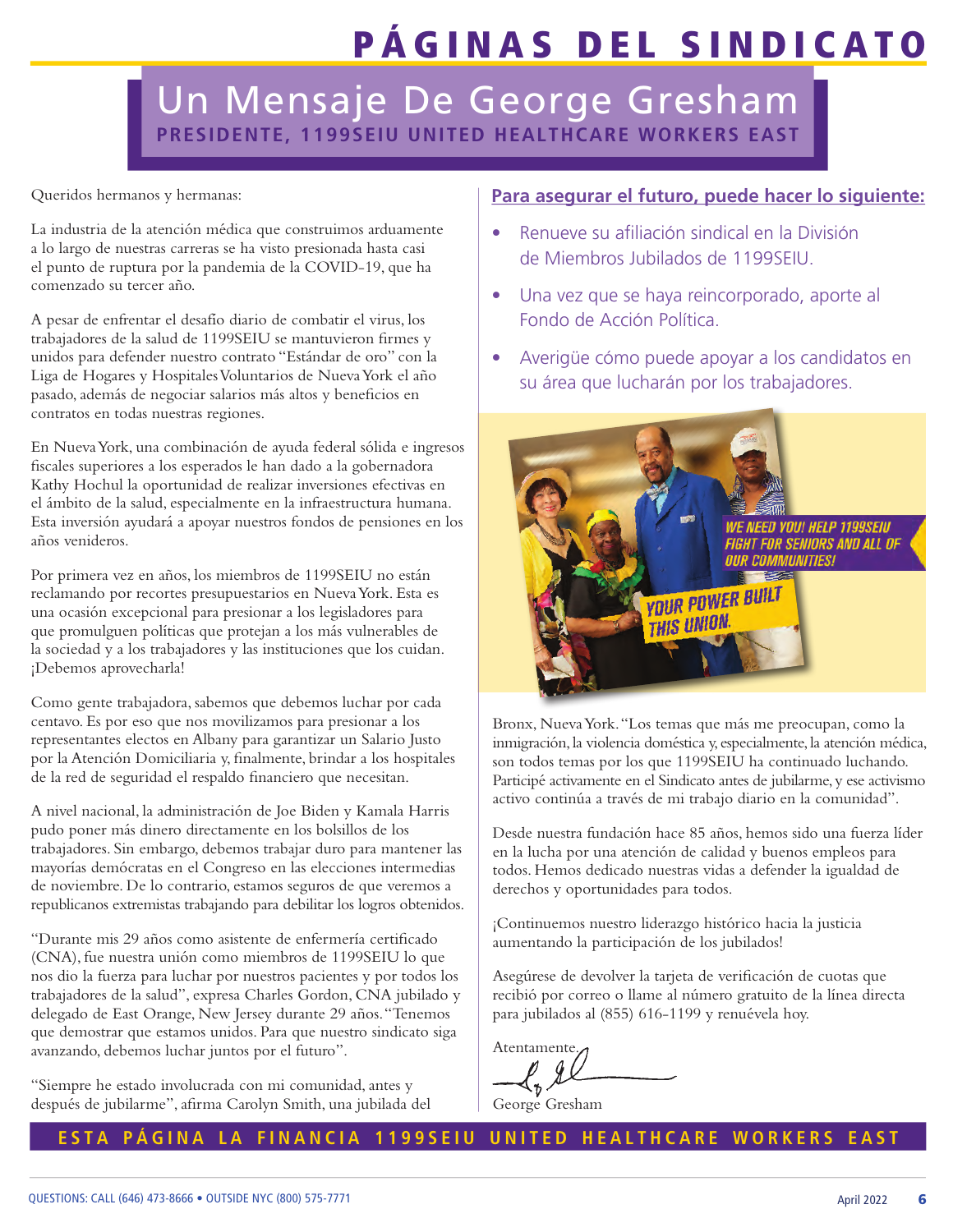### **Have You Joined Our Retired Members' Online Community Yet?**

As we continue to hold many of our events online due to the ongoing COVID-19 pandemic, stay connected and get the latest information about your benefits and programs with our **1199SEIU Retired Members Facebook group**. Here you can find the latest



news, learn about upcoming meetings and talk with fellow retirees. Join the group today and invite other retired

members. Remember: We are stronger together! **Visit www.Facebook.com/groups/1199SEIURetiredMembers**

### **Tune In for** "**Seniors Out Speaking**" **Online**

The Medicare Rights Center's "Seniors Out Speaking" (SOS) program helps 1199SEIU retirees learn more about timely Medicare topics via monthly webinar presentations. The April SOS presentation will take place **Tuesday, April 26, at 3:30 pm** and will cover complaints, grievances and beneficiary resources.

Join Zoom Meeting: **www.1199SEIUBenefits.org/rsos**  If you do not have Internet access, you can use the following call-in information: **Conference line: (646) 558-8656 Webinar ID: 999 7268 1095**

**If you have any registration questions, please contact mi@medicarerights.org**. **Please visit www.1199SEIUBenefits.org/sos to access additional materials and information related to the SOS program.**

# **Stay Informed with Aetna Online Health Presentations**

Through our partnership with Aetna, you can stay up to date on important health and wellness topics by viewing monthly online presentations. Aetna will present a 30-minute live webinar from an Aetna registered nurse, who will review each month's health topic and provide resources.

The video will be available on the Aetna website at the start of each month, allowing you to watch whenever it fits your schedule. Visit **1199SEIU.AetnaMedicare.com** for more information and to view the monthly presentation.

### **April & May** Nutrition and Staying Active Upcoming Topics

# **Stay Connected with Online Chapter Meetings**

We hope you are enjoying these online meetings, using them to "connect" with friendly faces, get updates on Funds news and information about your retiree benefits. Join your chapter meeting by typing the Zoom link listed below into your Internet browser and entering the meeting ID and passcode when prompted. **OR** you can also join your meeting using the phone number listed below your chapter. Visit **www.1199SEIUBenefits.org/retiree-activities** for more details.

### FLORIDA CHAPTERS

**Port St. Lucie** Monday, April 4 • 11:00 am to 12:30 pm Join Zoom Meeting: **www.1199SEIUBenefits.org/qrpa** Meeting ID: 817 8018 0828 Passcode: 501074 Call in: (646) 558-8656 or (312) 626-6799

**South Palm Beach/Delray** Tuesday, April 5 • 11:00 am to 12:30 pm Join Zoom Meeting: **www.1199SEIUBenefits.org/rnxm** Meeting ID: 876 9067 3739 Passcode: 451733 Call in: (646) 558-8656 or (301) 715-8592

**Broward – Leon Davis** Tuesday, April 5 • 1:00 pm to 2:30 pm Join Zoom Meeting: **www.1199SEIUBenefits.org/afde** Meeting ID: 892 3828 4455 Passcode: 803665 Call in: (646) 558-8656 or (301) 715-8592

**West Palm Beach** Wednesday, April 6 • 11:00 am to 12:30 pm Join Zoom Meeting: **www.1199SEIUBenefits.org/uydq** Meeting ID: 995 8142 9679 Passcode: 657472 Call in: (646) 558-8656 or (312) 626-6799

**Miami – Ossie Davis** Thursday, April 7 • 11:00 am to 12:30 pm Join Zoom Meeting: **www.1199SEIUBenefits.org/kfra** Meeting ID: 871 8095 3693 Passcode: 825709 Call in: (646) 558-8656 or (312) 626-6799

**Palm Bay/Melbourne** Tuesday, April 12 • 12:30 pm to 2:00 pm Join Zoom Meeting: **www.1199SEIUBenefits.org/hxrc** Meeting ID: 819 8713 2081 Passcode: 531003 Call in: (646) 558-8656 or (312) 626-6799

### **Orlando – George Gresham**

Wednesday, April 20 • 11:00 am to 12:30 pm Join Zoom Meeting: **www.1199SEIUBenefits.org/olmn** Meeting ID: 854 7527 1519 Passcode: 463907 Call in: (646) 558-8656 or (301) 715-8592

### **Casselberry – Doris Turner**

Thursday, April 21 • 11:00 am to 12:30 pm Join Zoom Meeting: **www.1199SEIUBenefits.org/xtzh** Meeting ID: 868 7968 6856 Passcode: 032879 Call in: (646) 558-8656 or (301) 715-8592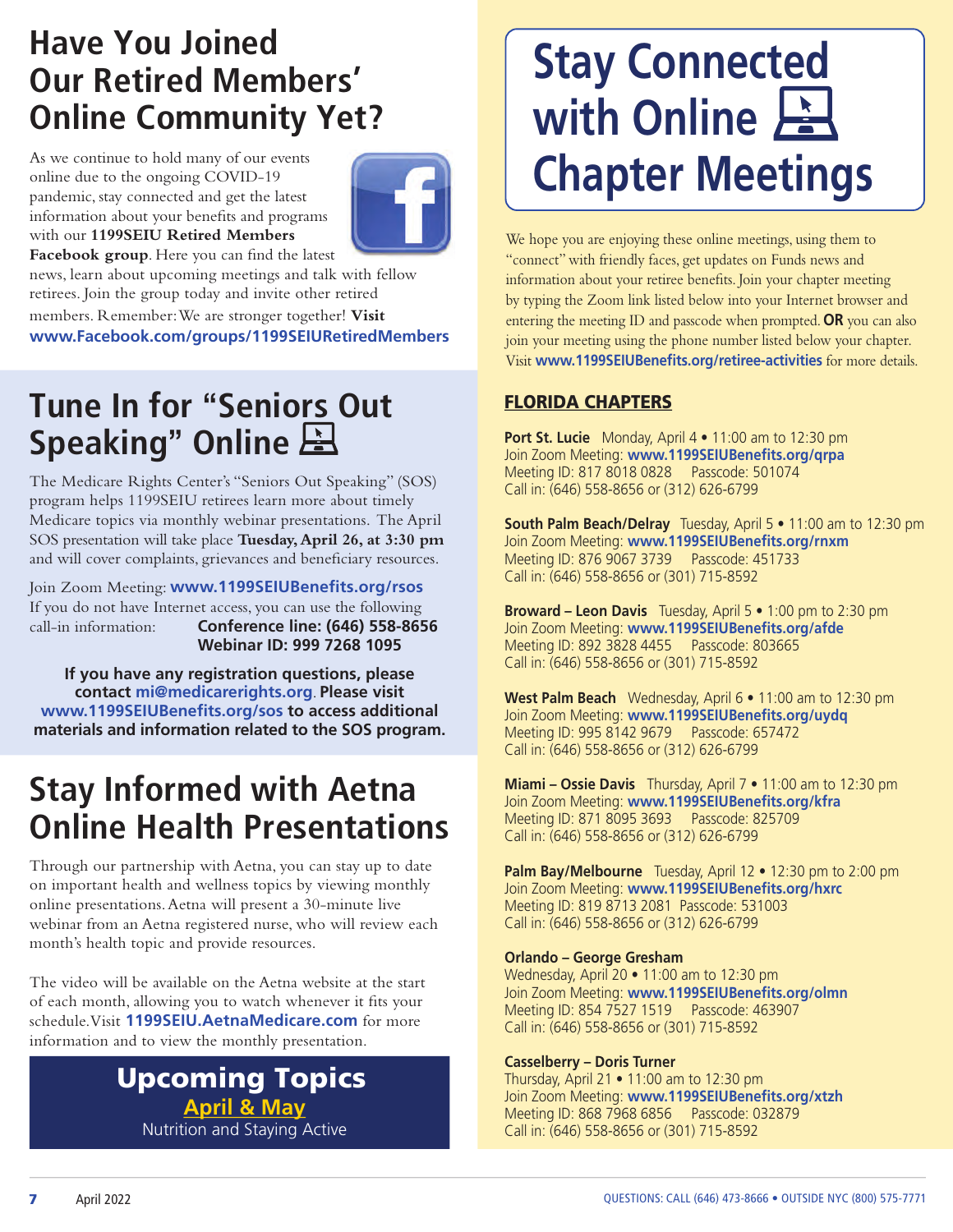#### FLORIDA CHAPTERS *(continued)*

**Fort Myers** Monday, April 25 • 11:00 am to 12:30 pm Join Zoom Meeting: **www.1199SEIUBenefits.org/nway** Meeting ID: 815 4661 3736 Passcode: 188493 Call in: (646) 558-8656 or (312) 626-6799

**North Port** Tuesday, April 26 • 11:00 am to 12:30 pm Join Zoom Meeting: **www.1199SEIUBenefits.org/eccr** Meeting ID: 849 1753 8783 Passcode: 147677 Call in: (646) 558-8656 or (312) 626-6799

**Tampa** Wednesday, April 27 • 11:00 am to 12:30 pm Join Zoom Meeting: **www.1199SEIUBenefits.org/gytr** Meeting ID: 898 3130 0650 Passcode: 402048 Call in: (646) 558-8656 or (301) 715-8592

#### NEW YORK CHAPTERS

**Bronx – Joseph James** Friday, April 1 • 11:00 am to 12:30 pm Join Zoom Meeting: **www.1199SEIUBenefits.org/grtj** Meeting ID: 871 5708 9200 Passcode: 297923 Call in: (646) 558-8656 or (312) 626-6799

**Westchester** Wednesday, April 6 • 1:30 to 3:00 pm Join Zoom Meeting: **www.1199SEIUBenefits.org/grtw**  Meeting ID: 833 9326 8840 Passcode: 472687 Call in: (646) 558-8656 or (312) 626-6799

**Brooklyn – Mattie Small** Friday, April 8 • 11:00 am to 12:30 pm Join Zoom Meeting: **www.1199SEIUBenefits.org/grtz** Meeting ID: 847 3547 4285 Passcode: 833644 Call in: (646) 558-8656 or (312) 626-6799

#### **North Bronx – Bernard Minter**

Monday, April 11 • 11:00 am to 12:30 pm Join Zoom Meeting: **www.1199SEIUBenefits.org/grtb**  Meeting ID: 899 2809 2328 Passcode: 880819 Call in: (646) 558-8656 or (312) 626-6799

**Staten Island** Tuesday, April 12 • 3:00 pm to 4:30 pm Join Zoom Meeting: **www.1199SEIUBenefits.org/grtm** Meeting ID: 885 0283 0962 Passcode: 304680 Call in: (646) 558-8656 or (301) 715-8592

**Hudson Valley** Wednesday, April 13 • 2:00 pm to 3:30 pm Join Zoom Meeting: **www.1199SEIUBenefits.org/rhvc** Meeting ID: 992 5560 8939 Passcode: 407967 Call in: (646) 558-8656 or (301) 715-8592

**Suffolk County** Thursday, April 14 • noon to 1:30 pm Join Zoom Meeting: **www.1199SEIUBenefits.org/grtq** Meeting ID: 837 9819 3798 Passcode: 066468 Call in: (646) 558-8656 or (312) 626-6799

#### **New Hyde Park – Eleanor Tilson**

Tuesday, April 16 • 2:00 pm to 3:30 pm Join Zoom Meeting: **www.1199SEIUBenefits.org/grtv** Meeting ID: 898 4295 0149 Passcode: 805074 Call in: (646) 558-8656 or (312) 626-6799

**Hicksville – Milton Konowe** 

Wednesday, April 20 • 2:00 pm to 3:30 pm Join Zoom Meeting: **www.1199SEIUBenefits.org/grtc** Meeting ID: 820 5078 3279 Passcode: 248296 Call in: (646) 558-8656 or (301) 715-8592

**Harlem – Leon Davis** Friday, April 22 • 2:00 pm to 3:30 pm Join Zoom Meeting: **www.1199SEIUBenefits.org/grtx** Meeting ID: 848 7740 4951 Passcode: 392318 Call in: (646) 558-8656 or (301) 715-8592

#### **Queens – Edward Garrins** Tuesday, April 26 • 2:00 pm to 3:30 pm Join Zoom Meeting: **www.1199SEIUBenefits.org/grtn**

Meeting ID: 842 8796 0384 Passcode: 403606 Call in: (646) 558-8656 or (312) 626-6799

#### **Brooklyn – Marshall Dubin**

Wednesday, April 27 • 2:00 pm to 3:30 pm Join Zoom Meeting: **www.1199SEIUBenefits.org/rbmd**  Meeting ID: 864 2454 1829 Passcode: 475844 Call in: (646) 558-8656 or (312) 626-6799

**Midtown Manhattan** Thursday, April 28 • 2:00 pm to 3:30 pm Join Zoom Meeting: **www.1199SEIUBenefits.org/grth**  Meeting ID: 829 5698 9299 Passcode: 396537 Call in: (646) 558-8656 or (301) 715-8592

#### Virginia Chapter

Thursday, April 7 • 2:00 pm to 3:30 pm Join Zoom Meeting: **www.1199SEIUBenefits.org/znnj** Meeting ID: 854 2471 2909 Passcode: 828684 Call in: (646) 558-8656 or (312) 626-6799

#### New Jersey Chapter

Thursday, April 14 • 2:30 pm to 4:00 pm Join Zoom Meeting: **www.1199SEIUBenefits.org/qzuy**  Meeting ID: 815 0762 0238 Passcode: 378715 Call in: (646) 558-8656 or (312) 626-6799

#### Georgia Chapter

Friday, April 8 • 2:00 pm to 3:30 pm Join Zoom Meeting: **www.1199SEIUBenefits.org/wbjh** Meeting ID: 817 2802 1885 Passcode: 603894 Call in: (646) 558-8656 or (301) 715-8592

#### Pennsylvania Chapter

Monday, April 11 • 3:00 pm to 4:30 pm Join Zoom Meeting: **www.1199SEIUBenefits.org/hdtb** Meeting ID: 812 1855 8403 Passcode: 081837 Call in: (646) 558-8656 or (301) 715-8592

#### North & South Carolinas Chapter

Monday, April 18 • 1:30 pm to 3:00 pm Join Zoom Meeting: **www.1199SEIUBenefits.org/grtk** Meeting ID: 832 8595 7258 Passcode: 762414 Call in: (646) 558-8656 or (312) 626-6799